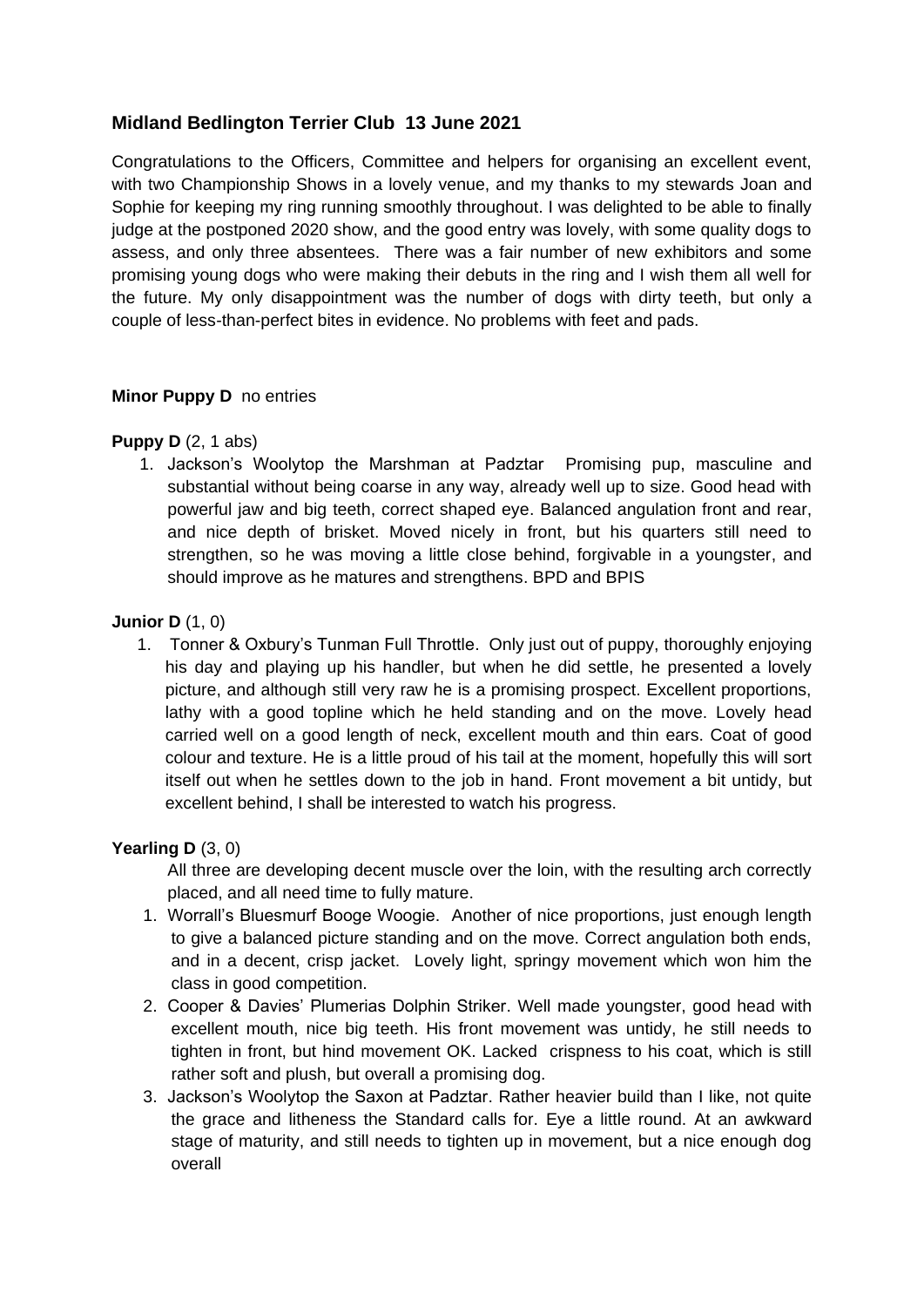#### **Novice D** no entries

#### **Graduate D** no entries

#### **Post-Grad D** (2, 1 abs)

1. Oldfield's Blue Comet Flash. Shorter coupled than I like, and his croup slopes too much, causing his quarters to come under his body when he stands, nevertheless his hind movement was good. Not quite so tidy in front movement, as he is rather wide across the chest, and appeared to be throwing out his elbows, which could be disguised by neater trimming, as he has a good coat of correct texture and nice colour. Lovely dark eye of correct shape, and good mouth. He needs time to mature fully, but already he looks as if he could do a good day's work. Once his handler grows in confidence, he too should relax a little which will help the overall picture

### **Limit D** (3, 0)

- 1. Scott's L'end Show Melody Maker Nicely balanced dog, with good head of correct proportions, carried well, nice length of neck running into well-laid shoulders. Good deep brisket and well muscled over loin, keeping a lovely topline standing and on the move. Correct angulation front and rear resulted in lovely movement, which gave him the win in good company
- 2. Gillies' Rhicullen Rennie Mac. I thought this lad might be my winner when he came into the ring, lithe and lathy, presented a nice picture standing, Well put together, good length of loin to give correct proportions, and in nice coat. His movement generally was light and springy, however, he flattened on the move, lost his topline and threw away the win.
- 3. Harris' Ratzwell St Valentino. Another good dog, generally well constructed, and moving true coming and going and in profile.

### **Open D** (3, 0)

- 1. Butler's Yarbach Federers Final. I first judged this dog as a raw youngster, when he showed promise, and I watched his progress with interest. Now fully mature, he has fulfilled that promise, and was the best mover in the whole entry, light and springy with lift and drive. Good head, nice dark eye, good mouth in a strong jaw. Balanced angulation front and rear and on the best of legs and feet, good width across the chest and correct depth to brisket. Long flat ribs carried well back, and well-muscled over the loin, giving him an excellent topline standing and on the move. Was pleased to award him the CC and BIS
- 2. Hewitt-Taylor's Mollora Red Kite for Tobanie. Another of lovely proportions, but a different type from the winner, this boy is of a more "old-fashioned" appearance. Lithe and athletic, he is up to size, lovely length and holding a good topline. True movement from all directions.
- 3. Turner's L'end Show Mystery Uneverse. Lacked the grace and elegance of the first two, rather heavier through the shoulder than I feel is ideal, and moved rather clumsily, particularly in front. Nice for size, and in good coat.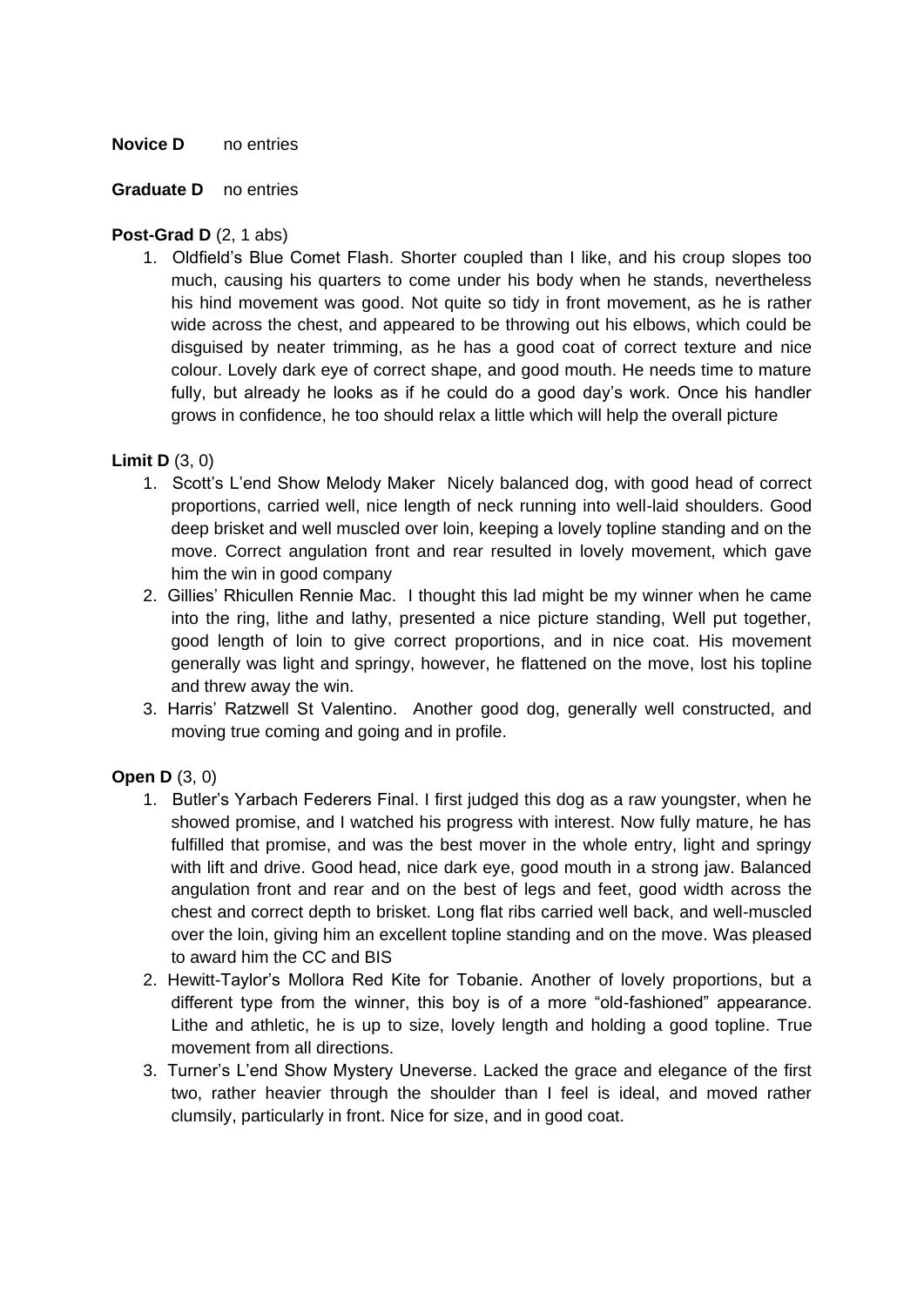### **Champion D** (1, 0)

1. Middlebrook's Ch Tcheria Tcharleston. Beautifully presented, and in good coat, good head, with nice dark eye and well set thin ears, perfect mouth. I feel he is a little upright in front, with not quite the return of upper arm, and lacking a little slope and spring to his pasterns. Flat ribcage of good depth and well muscled throughout, holding a correct outline standing and on the move. Seriously considered him in the challenge, a worthy champion.

### **Veteran D** (1, 0)

1. Thompson's Jetsway Bollinger. Another excellent mover, driving from his wellangulated quarters, with lift and drive, he could put many of the youngsters to shame in this respect. He carries himself so very well, lovely head carriage, presentlng a beautiful picture both standing and on the move. Correct angulation both ends, well boned right down to perfect feet, long neck into well-laid shoulders, deep brisket and flat ribs running to a good length of loin with beautiful muscle tone. Lovely dark jacket of correct texture with good furnishings. Delighted to award him RCC

### **Spec. Beg D** (1.0)

1. Oldfield's Blue Comet Flash. A little more settled in this class, and his handler looked little more at ease, I wish them both well for future outings

## **Minor Puppy B** (1, 0)

1. Pollard & Barrowcliffe's Jobanker Cotton Candy. Very much a baby, and a little unsure of herself, but she is beautifully put together. Nice head, with a lovely eye of correct shape, good mouth. Lovely width across the chest, good legs, well-boned, and nice feet. Correct, balanced angulation both ends, with a good topline and well carried tail. Movement needs to tighten up but time is on her side. BPB

## **Puppy B** (3, 0)

All three of different type and at different stages of maturity.

- 1. Jones' Toolbox Yes Why Not at Squidlyannes. Elegant and graceful girl, lithe and lathy, with correct front, flat ribs and excellent length of loin. Light and springy movement, and she held her topline well, standing and on the move.
- 2. Bannister's Miteymidgets Twenty Twenty. Smaller puppy all round, still in a very dark jacket with no lightening of topknot and furnishings as yet. Nicely proportioned head, and big, strong, white teeth which would put many of the bigger dogs to shame. Balanced construction, sound and well proportioned, moved well. It will be interesting to see how she develops.
- 3. Porter-Manning & Porter's Woolytop Secret Wispa among Wallaroo. Rather too heavy through the front for me, shoulder blades upright which makes her appear thick across the chest, although the upper arm is reasonably well laid back. I would prefer her ribcage to extend further back, with better depth of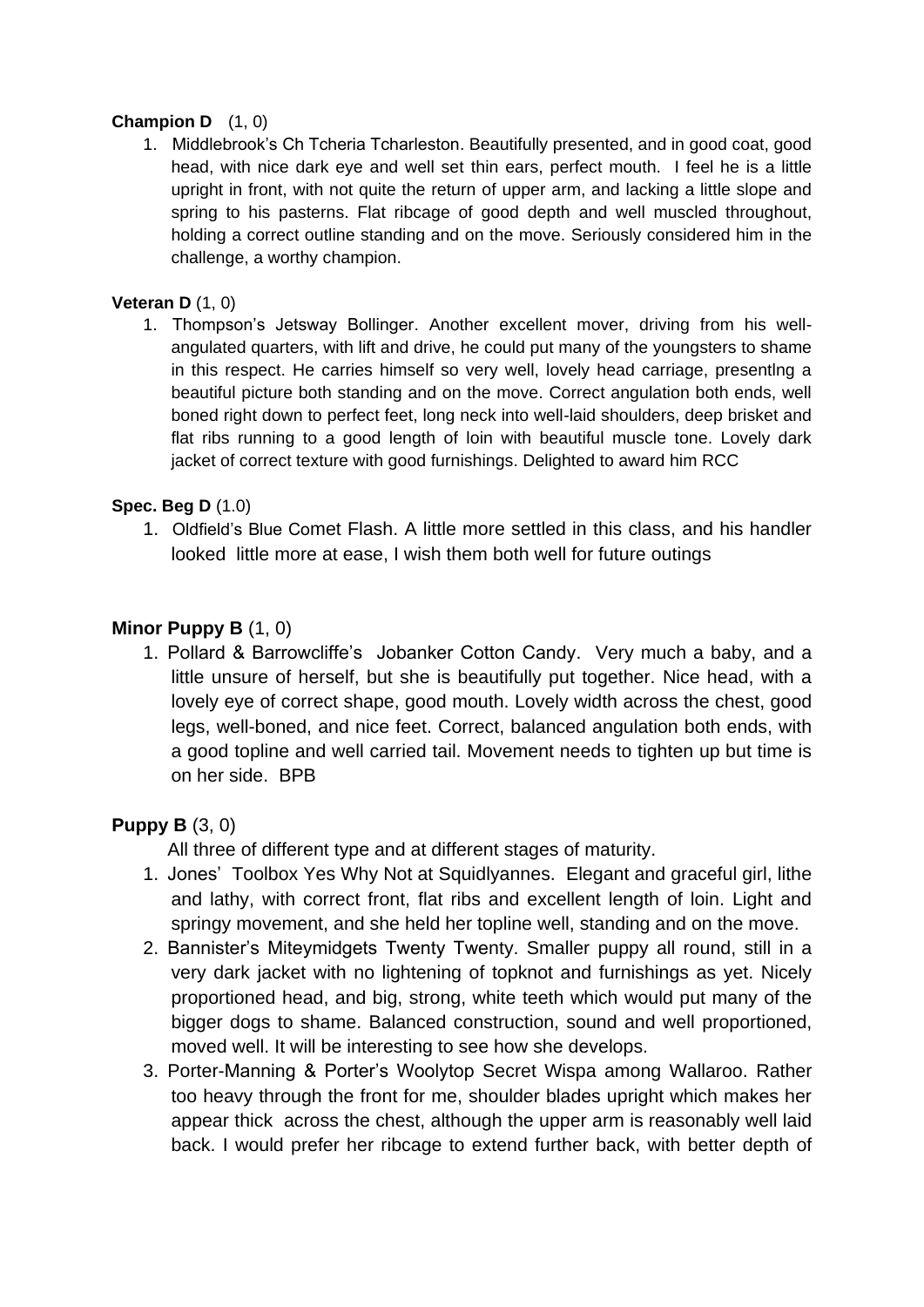brisket, but this may improve with maturity. Moved OK, but flattened her topline on the move.

# **Junior B** (5, 0)

- 1. Scott's Janmark Just Do It. Feminine young lady, very pretty, with lovely dark pigmentation, well presented and handled. She has a good width across the chest, giving her the correct horseshoe front, and nicely angulated quarters, giving lift and drive from the hocks.
- 2. Butler's Yarbach Mrs Claws. Rather unruly youngster, thoroughly enjoying herself, but when she decided to behave, she moved well. Not quite the front assembly of the winner, but she has lovely deep ribs carried well back to a decent length of loin, and with strong quarters. Another one who moved with an effortless light step, with lift and drive.
- 3. Corcoran & McDermott's Tunman Trust In Me. Litter sister to the Jnr D winner, and many of the same comments apply, although this girl was better schooled. Promising youngster, with a lot to like, still a little narrower across the chest than 1 and 2, but this may well develop with maturity.

# **Yearling B** (2, 1 abs)

1. Mitchell's Paceypaws Patricia. Stood  $4<sup>th</sup>$  in the previous class, but was so much more settled here as she and her handler relaxed. Nicely constructed throughout, although coat is at an in-between stage and felt rather soft. Moved much better in this class, although she still needs to tighten up in front. Hind movement was OK.

## **Novice B** (2, 0)

- 1. Hewitt-Taylor's Rathsrigg Rosabella for Tobanie. Elegant and athletic in appearance, well proportioned throughout, in good coat of nice colour. Good head, feminine but with good strength to foreface, lovely small dark eye of correct shape, well-set ears and excellent mouth. Flat ribs carried well back, good quarters and moved well, although not the most co-operative of girls. When she settled, she looked a picture.
- 2. Woolytop Secret Wispa among Wallaroo

## **Graduate B** (1, 0)

1. Bannister's Miteymidgets Tiewie. Lovely size, with a nice head carried well on a neck of good length which leads into well laid shoulders. Correct horseshoe front with good width across the chest, gave her true front movement, feet converging with no crossing or plaiting at any point. Lovely deep, flat ribs, carried well back. She has beautiful sweeping quarters, good length from hip to hock, well muscled, and with true hind movement, resulted in a well deserved RCC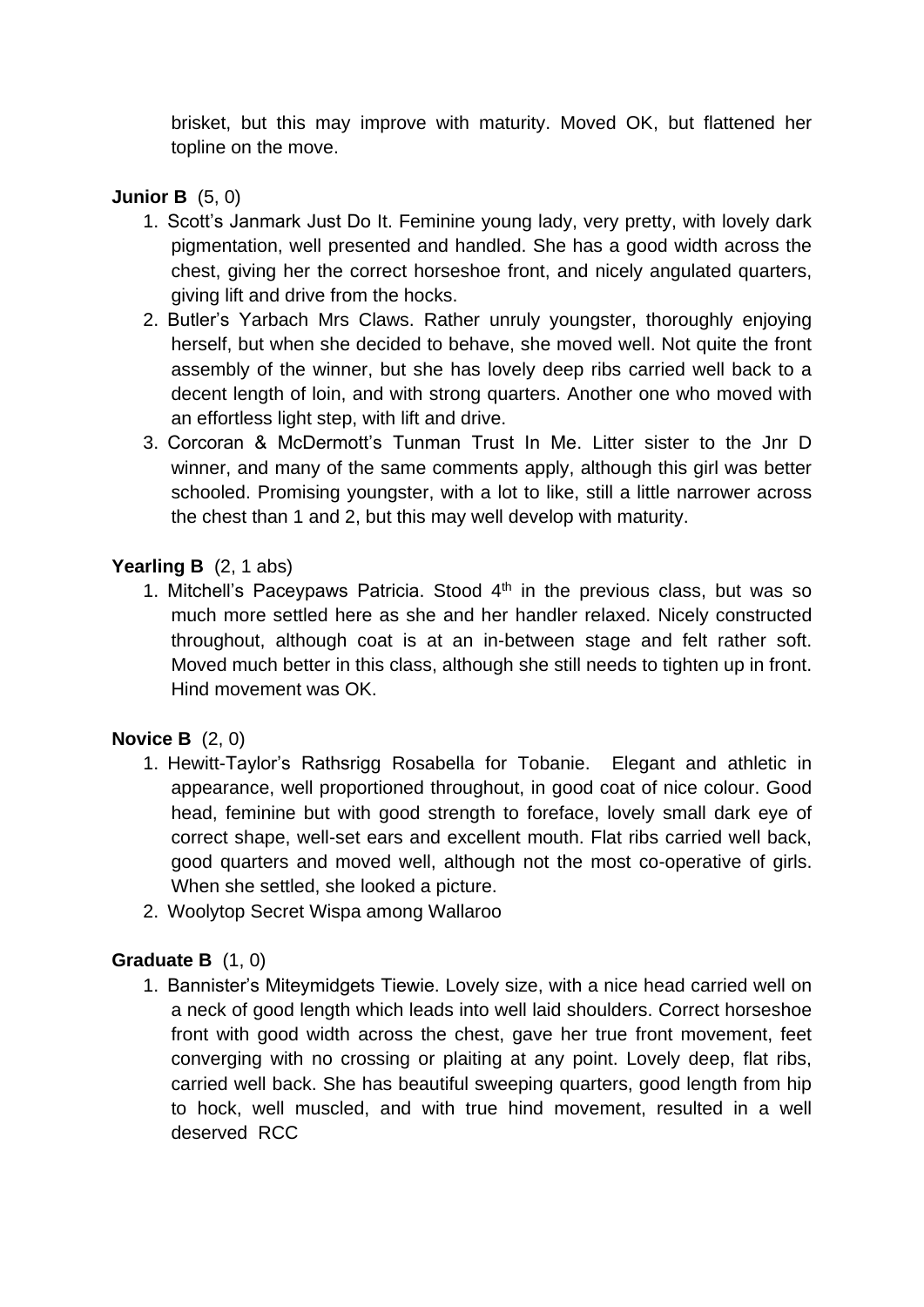# **Post Grad B** (4, 0)

A lot to like about all of these, they could all change places on another day.

- 1. Jones' Miteymidgets Little Hottie at Squidlyannes. Lovely outline standing and on the move. Feminine head with nice eye, good mouth, good length of neck. Balanced angulation through front assembly and quarters, she won the class on her neater movement
- 2. Moore and Chudleigh's Devleigh Wild Child. Slightly more substantial build than 1, but many of the same comments apply. Well put together, nice body proportions and well boned. Good coat and colour. Just lost out on movement today.
- 3. Walters & Mitchell's Tunman Shine Amite. Nice shape to this one, but she is, at the moment, rather immature in appearance, and a little narrow throughout, resulting in movement which was close both in front and behind. Promising, however, and she has time on her side

# **Limit B** (6, 0)

- 1. Phillips' Rathsrigg Willow. Bitch of smaller make, but what a beautiful outline she presents. Feminine, of correct proportions, with good length to height ratio, holding a perfect topline standing and on the move. Lovely head, with correct triangular eye and fine, well-set ears, good mouth. Correct horseshoe front, with excellent shoulder angulation, flat ribs, good length of loin and strong quarters. Lovely mover, a girl I would happily take home. BCC, BOS, RBIS
- 2. Tonner & Oxbury's Miteymidgets Nations Unite at Jukenblu. A different type from the winner, well constructed but not helped by her handler, who tends to over-stretch her so her topline goes out of shape. Feminine but strong and lithe. Was flattening a little on the move, but action front and back was good.
- 3. Pocklington's Timberose Rhapsody in Blue. Nice make and shape, lovely head with good strong foreface but still feminine. She just lost out on movement today

## **Open B** (3, 0)

All these bitches had a lot to like about them, all slightly different in make and shape.

- 1. Bannister's Miteymidgets Love in Bloom. Neat and feminine, well proportioned and balanced. A little upright in shoulder, which affected her head carriage, but nice width across the chest, flat ribs, and good depth to brisket, well constructed, strong hindquarters. Held a good topline, with arch correctly placed over loin, and moved true from all directions
- 2. Moore & Chudleigh's Devleigh Dare To Dream. Another very good bitch, of slightly heavier make and shape, well constructed with nice width across chest, moved OK